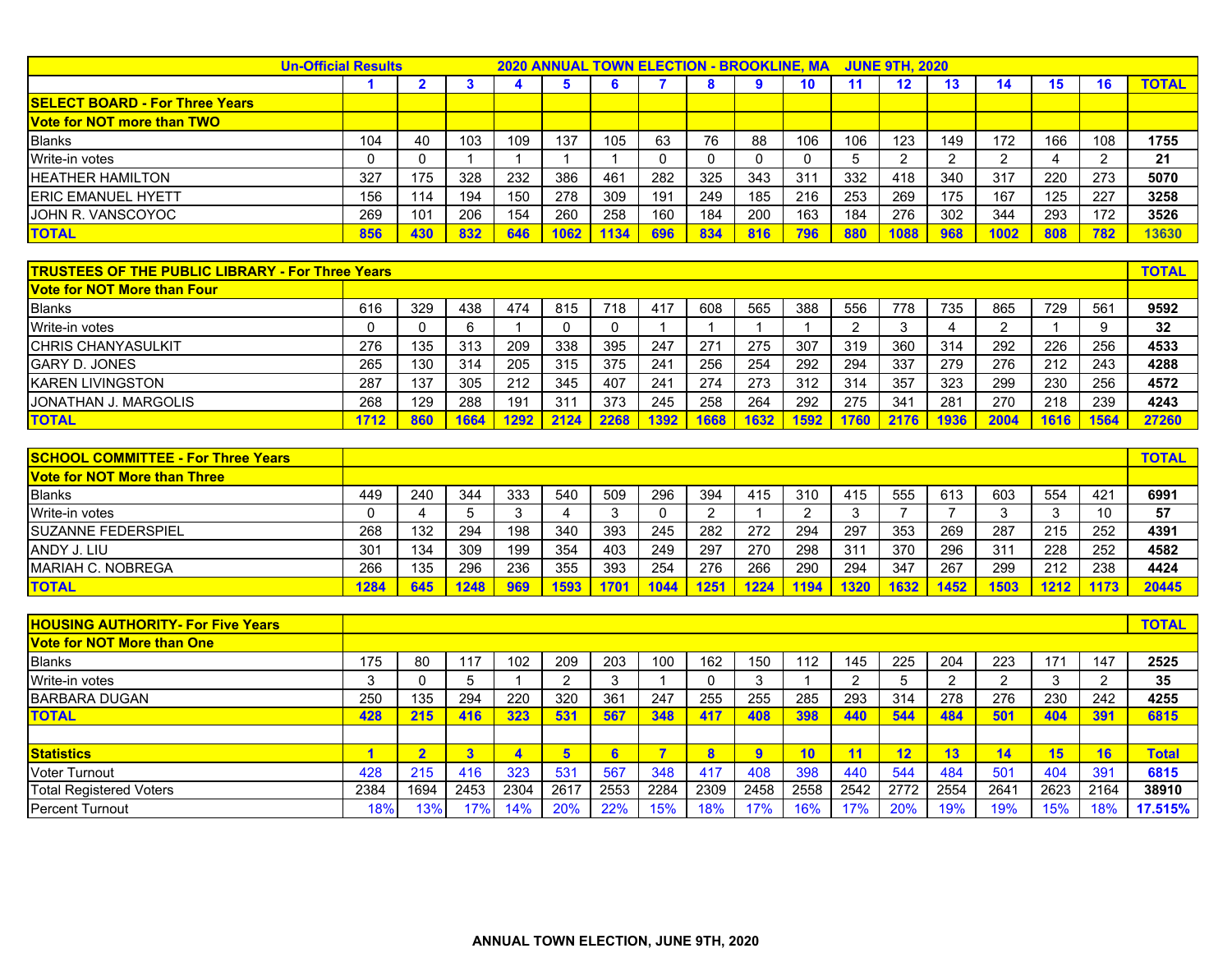| <b>PRECINCT 1 - For Three Years</b> |      | <b>PRECINCT 2- For Three Years</b> |     |
|-------------------------------------|------|------------------------------------|-----|
| <b>Town Meeting Members</b>         |      | <b>Town Meeting Members</b>        |     |
| Vote for not more than FIVE         |      | Vote for not more than FIVE        |     |
| <b>Blanks</b>                       | 518  | <b>Blanks</b>                      |     |
| <b>Write Ins</b>                    | 3    | <b>Write Ins</b>                   |     |
| <b>IDEBORAH BROWN</b>               | 261  | <b>BENJAMIN HELLERSTEIN</b>        |     |
| <b>IJAMES F. FRANCO</b>             | 276  | <b>DIANA LEES SPIEGEL</b>          |     |
| <b>BETTINA NEUEFEIND</b>            | 276  | <b>ISTANLEY L. SPIEGEL</b>         |     |
| <b>IKATHERINE SILBAUGH</b>          | 323  | <b>SUSAN KAY PARK</b>              |     |
| <b>SUSAN HELMS DALEY</b>            | 273  | <b>TOTAL</b>                       | 107 |
| <b>IANTHONY ISHAK</b>               | 210  |                                    |     |
| <b>TOTAL</b>                        | 2140 |                                    |     |

| <b>PRECINCT 1 - For Three Years</b> |     | <b>PRECINCT 2- For Three Years</b> |
|-------------------------------------|-----|------------------------------------|
| <b>Town Meeting Members</b>         |     | <b>Town Meeting Members</b>        |
| Vote for not more than FIVE         |     | Vote for not more than FIVE        |
| Blanks                              | 518 | <b>Blanks</b>                      |
| Write Ins                           | 3   | <b>Write Ins</b>                   |
| <b>DEBORAH BROWN</b>                | 261 | <b>BENJAMIN HELLERSTEIN</b>        |
| JAMES F. FRANCO                     | 276 | <b>DIANA LEES SPIEGEL</b>          |
| <b>BETTINA NEUEFEIND</b>            | 276 | <b>ISTANLEY L. SPIEGEL</b>         |
| <b>KATHERINE SILBAUGH</b>           | 323 | ISUSAN KAY PARK                    |
| SUSAN HELMS DALEY                   | 273 | <b>TOTAL</b>                       |
| ANTHONY ISHAK                       | 210 |                                    |

| <b>PRECINCT 2- For One Year</b> |     |
|---------------------------------|-----|
| <b>Town Meeting Members</b>     |     |
| Vote for not more than ONE      |     |
| <b>Blanks</b>                   | 200 |
| <b>Write Ins</b>                | 15  |
| <b>TOTAL</b>                    | 215 |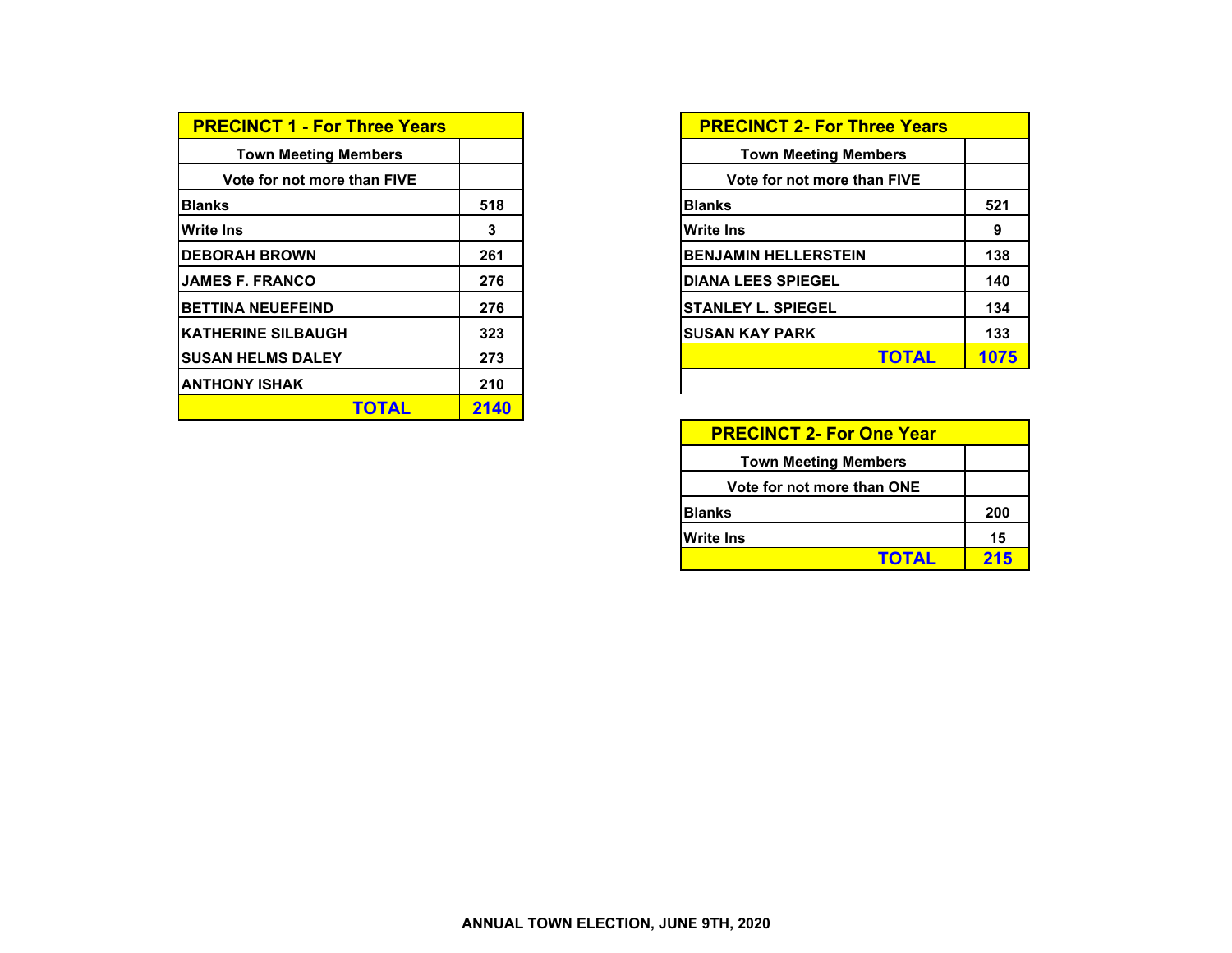| <b>PRECINCT 3 - For Three Years</b> |      | <b>PRECINCT 4 - For Three Years</b> |  |
|-------------------------------------|------|-------------------------------------|--|
| <b>Town Meeting Members</b>         |      | <b>Town Meeting Members</b>         |  |
| Vote for not more than FIVE         |      | Vote for not more than FIVE         |  |
| <b>Blanks</b>                       | 477  | <b>Blanks</b>                       |  |
| <b>Write Ins</b>                    | 4    | <b>Write Ins</b>                    |  |
| <b>KATHRYN M. BECKER</b>            | 313  | <b>NADINE GERDTS</b>                |  |
| <b>MARY D. DEWART</b>               | 256  | <b>MARIAH C. NOBREGA</b>            |  |
| <b>MURRAY DEWART</b>                | 232  | <b>MARJORIE SIEGEL</b>              |  |
| <b>MEGGAN LEVENE</b>                | 314  | <b>ROBERT VOLK</b>                  |  |
| <b>MICHAEL A. SANDMAN</b>           | 269  | <b>ELIZABETH P. LINDER</b>          |  |
| <b>ERIC MARQUARD COLES</b>          | 215  | <b>VENA LOUISE PRIESTLY</b>         |  |
| <b>TOTAL</b>                        | 2080 | <b>CHRISTINE H. ROSSELL</b>         |  |

| <b>PRECINCT 3- For One Year</b> |     |
|---------------------------------|-----|
| <b>Town Meeting Members</b>     |     |
| Vote for not more than ONE      |     |
| <b>Blanks</b>                   | 89  |
| <b>Write Ins</b>                | 6   |
| <b>JEFFREY R. BENSON</b>        | 321 |
| <b>TOTAL</b>                    | 416 |

| <b>PRECINCT 4 - For Three Years</b> |      |
|-------------------------------------|------|
| <b>Town Meeting Members</b>         |      |
| Vote for not more than FIVE         |      |
| <b>Blanks</b>                       | 476  |
| <b>Write Ins</b>                    | 3    |
| <b>NADINE GERDTS</b>                | 164  |
| <b>MARIAH C. NOBREGA</b>            | 218  |
| <b>MARJORIE SIEGEL</b>              | 136  |
| <b>ROBERT VOLK</b>                  | 179  |
| <b>ELIZABETH P. LINDER</b>          | 104  |
| <b>VENA LOUISE PRIESTLY</b>         | 126  |
| <b>CHRISTINE H. ROSSELL</b>         | 98   |
| <b>MARISSA FARLAND VOGT</b>         | 111  |
| TOTAL                               | 1615 |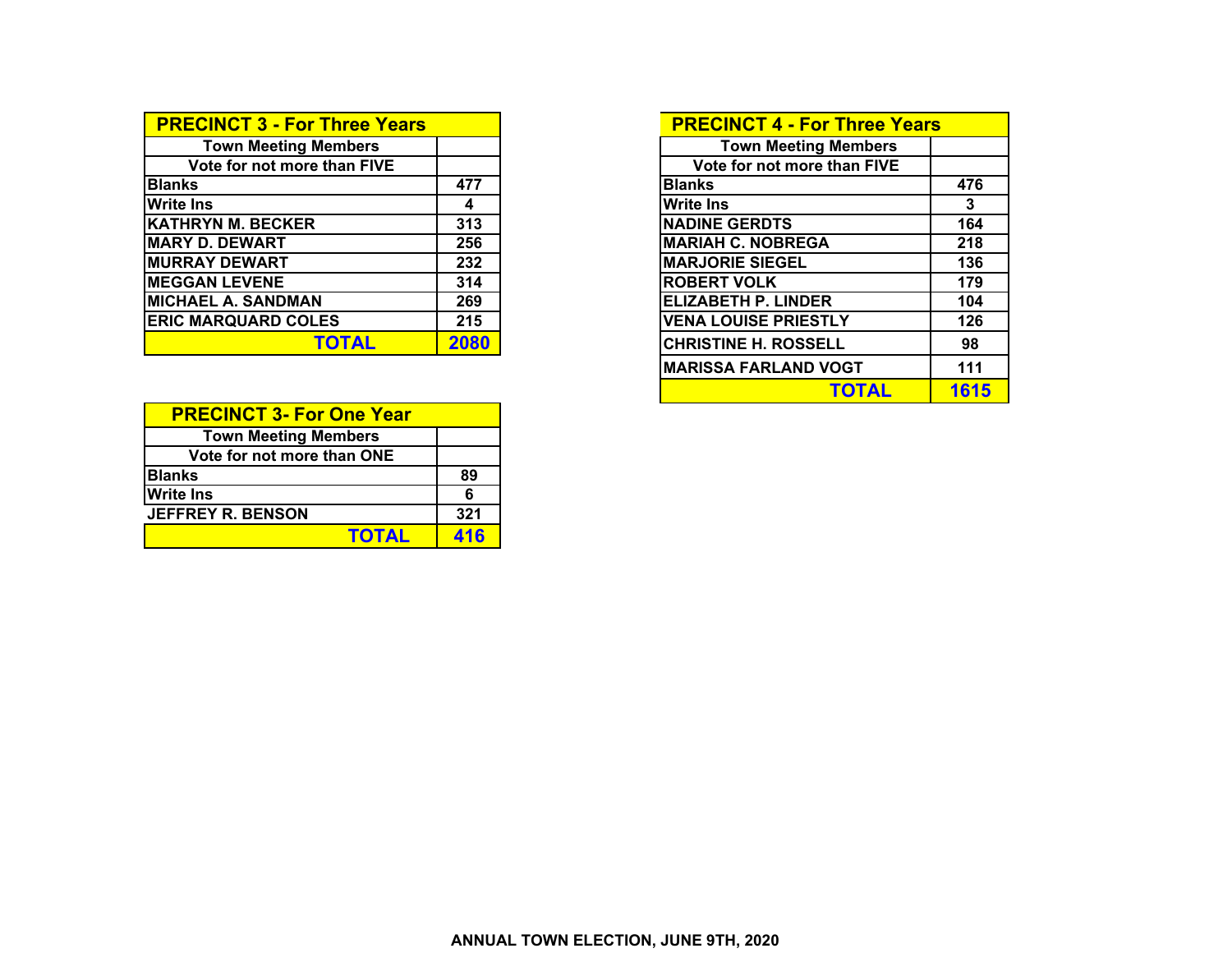| <b>PRECINCT 5 - For Three Years</b> |      | <b>PRECINCT 6 - For Three Years</b> |      |
|-------------------------------------|------|-------------------------------------|------|
| <b>Town Meeting Members</b>         |      | <b>Town Meeting Members</b>         |      |
| Vote for not more than FIVE         |      | Vote for not more than FIVE         |      |
| <b>Blanks</b>                       | 566  | <b>Blanks</b>                       | 935  |
| <b>Write Ins</b>                    | 2    | Write Ins                           | 6    |
| <b>CYNTHIA DRAKE</b>                | 310  | <b>CATHERINE C. ANDERSON</b>        | 393  |
| <b>WENDY S. MACHMULLER</b>          | 333  | <b>CHER K. DUFFIELD</b>             | 375  |
| <b>HUGH MATTISON</b>                | 307  | <b>SCOTT L. ENGLANDER</b>           | 380  |
| <b>ERIK F. WURSTER</b>              | 220  | <b>KIM SMITH</b>                    | 393  |
| <b>BONNIE M. BASTIEN</b>            | 264  | <b>BRYAN D. FULLER</b>              | 353  |
| <b>MICHAEL A. GLOVER</b>            | 236  | <b>TOTAL</b>                        | 2835 |
| <b>SHANA M. PENNA</b>               | 189  |                                     |      |
| <b>MARIANNA JISUN YANG</b>          | 228  | <b>PRECINCT 6 - For Two Year</b>    |      |
| <b>TOTAL</b>                        | 2655 | <b>Town Meeting Members</b>         |      |

|                | <b>PRECINCT 6 - For Three Years</b> |      |
|----------------|-------------------------------------|------|
|                | <b>Town Meeting Members</b>         |      |
|                | Vote for not more than FIVE         |      |
| 66             | <b>Blanks</b>                       | 935  |
| $\overline{2}$ | <b>Write Ins</b>                    | 6    |
| 10             | <b>CATHERINE C. ANDERSON</b>        | 393  |
| 33             | <b>CHER K. DUFFIELD</b>             | 375  |
| 07             | <b>SCOTT L. ENGLANDER</b>           | 380  |
| 20             | <b>KIM SMITH</b>                    | 393  |
| 64             | <b>BRYAN D. FULLER</b>              | 353  |
| 36             | TOTAL                               | 2835 |

| <b>PRECINCT 6 - For Two Year</b> |     |
|----------------------------------|-----|
| <b>Town Meeting Members</b>      |     |
| Vote for not more than One       |     |
| <b>Blanks</b>                    | 154 |
| <b>Write Ins</b>                 | 1   |
| <b>MALCOLM COLTRANE DOLDRON</b>  | 412 |
| <b>TOTAL</b>                     | 567 |

| <b>PRECINCT 6 - For One Year</b> |     |
|----------------------------------|-----|
| <b>Town Meeting Members</b>      |     |
| Vote for not more than One       |     |
| <b>Blanks</b>                    | 169 |
| Write Ins                        | 5   |
| <b>SAMUEL P. LEVINE</b>          | 393 |
| <b>TOTAL</b>                     | 567 |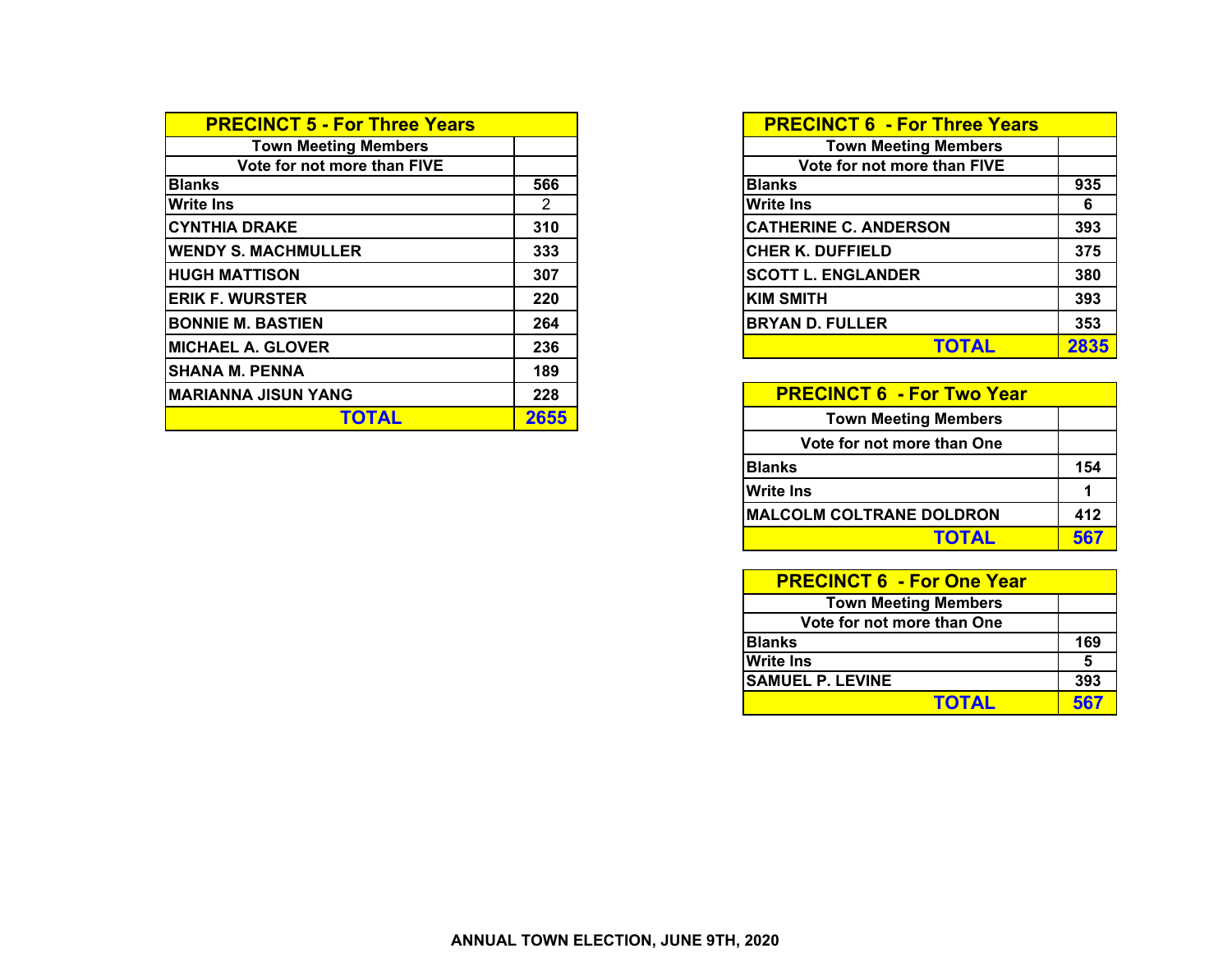| <b>PRECINCT 7 - For Three Years</b> |      | <b>PRECINCT 8 - For Three Years</b> |      |
|-------------------------------------|------|-------------------------------------|------|
| <b>Town Meeting Members</b>         |      | <b>Town Meeting Members</b>         |      |
| Vote for not more than FIVE         |      | Vote for not more than FIVE         |      |
| <b>Blanks</b>                       | 514  | <b>Blanks</b>                       | 720  |
| <b>Write Ins</b>                    |      | <b>Write Ins</b>                    | 0    |
| <b>ERNEST A. FREY</b>               | 244  | <b>HADASSAH M. MARGOLIS</b>         | 290  |
| <b>MARK A. GRAY</b>                 | 248  | <b>ROBERT M. MILLER</b>             | 279  |
| <b>KELLY A. HARDEBECK</b>           | 235  | <b>MAURA TOOMEY</b>                 | 262  |
| <b>MARK E. LEVY</b>                 | 245  | <b>DONALD C. WEITZMAN</b>           | 254  |
| <b>IILAN WAPINSKI</b>               | 250  | <b>AMANDA ZIMMERMAN</b>             | 280  |
| <b>TOTAL</b>                        | 1740 | <b>TOTAL</b>                        | 2085 |

| <b>PRECINCT 8 - For Three Years</b> |      |
|-------------------------------------|------|
| <b>Town Meeting Members</b>         |      |
| Vote for not more than FIVE         |      |
| <b>Blanks</b>                       | 720  |
| <b>Write Ins</b>                    | 0    |
| <b>HADASSAH M. MARGOLIS</b>         | 290  |
| <b>ROBERT M. MILLER</b>             | 279  |
| <b>MAURA TOOMEY</b>                 | 262  |
| <b>DONALD C. WEITZMAN</b>           | 254  |
| <b>AMANDA ZIMMERMAN</b>             | 280  |
| <b>TOTAL</b>                        | 2085 |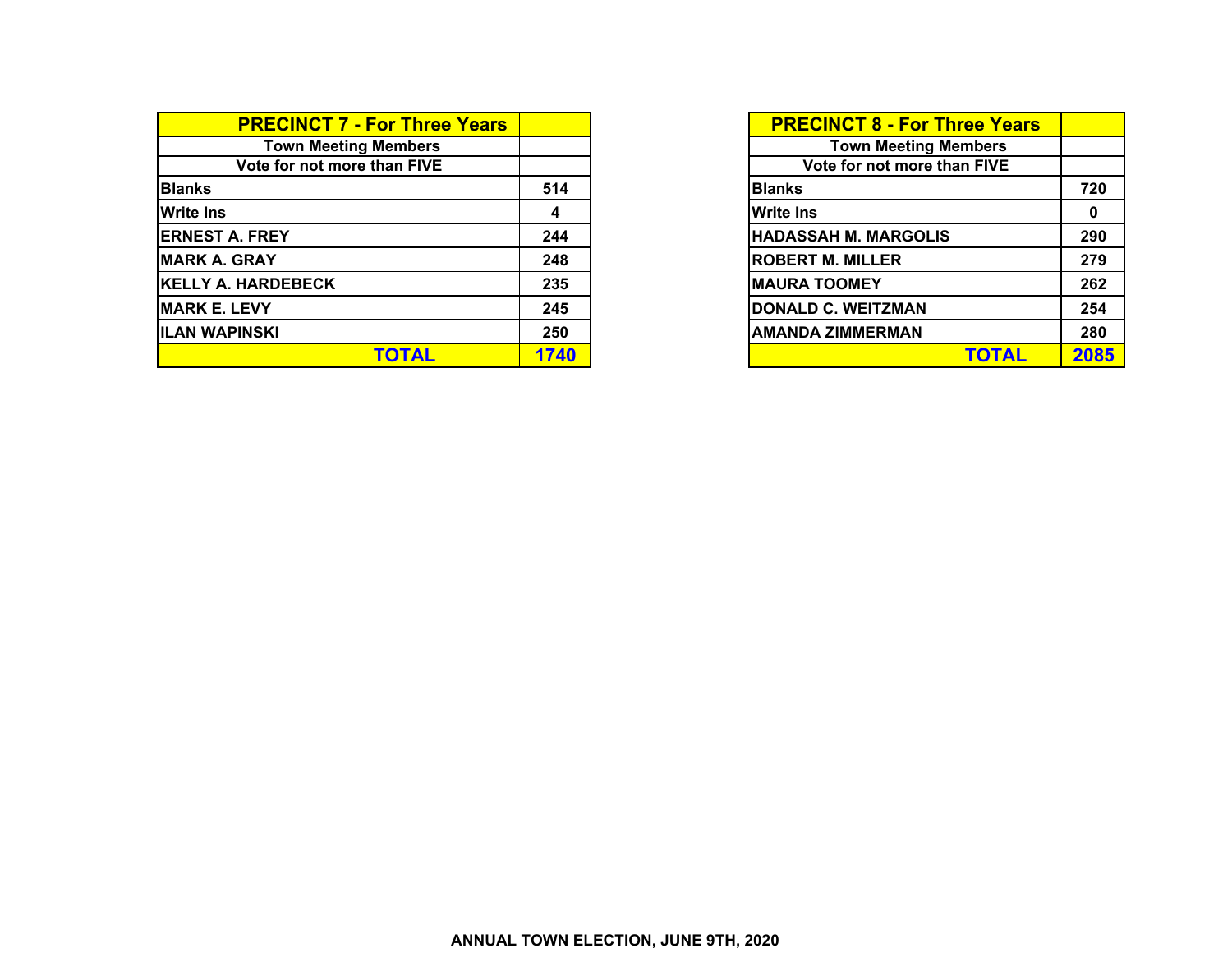| <b>PRECINCT 9 - For Three Years</b> |      | <b>PRECINCT 10 - For Three Years</b> |
|-------------------------------------|------|--------------------------------------|
| <b>Town Meeting Members</b>         |      | <b>Town Meeting Members</b>          |
| Vote for not more than FIVE         |      | Vote for not more than FIVE          |
| <b>Blanks</b>                       | 551  | 547<br><b>Blanks</b>                 |
| <b>Write Ins</b>                    |      | <b>Write Ins</b>                     |
| <b>IPAUL E. HARRIS</b>              | 281  | 283<br><b>IFRANCIS G. CARO</b>       |
| <b>IBARR A. JOZWICKI</b>            | 225  | JONATHAN H. DAVIS<br>253             |
| <b>ROBERT D. LEPSON</b>             | 303  | <b>JONATHAN KLEIN</b><br>250         |
| <b>BENJAMIN KAUFMAN</b>             | 251  | <b>IBRUCE D. LEVIN</b><br>181        |
| <b>EMMA PEARL PAYNE</b>             | 202  | KIMBERLY ELIZABETH LOSCALZO<br>235   |
| <b>IKEVIN ROBERTS</b>               | 224  | <b>DANIELJ. STONE</b><br>240         |
| TOTAL                               | 2040 | 199<br><b>TOTAL</b>                  |

| ırs |      | <b>PRECINCT 10 - For Three Years</b> |      |
|-----|------|--------------------------------------|------|
|     |      | <b>Town Meeting Members</b>          |      |
|     |      | Vote for not more than FIVE          |      |
|     | 551  | <b>Blanks</b>                        | 547  |
|     |      | <b>Write Ins</b>                     |      |
|     | 281  | <b>FRANCIS G. CARO</b>               | 283  |
|     | 225  | <b>JONATHAN H. DAVIS</b>             | 253  |
|     | 303  | <b>JONATHAN KLEIN</b>                | 250  |
|     | 251  | <b>BRUCE D. LEVIN</b>                | 181  |
|     | 202  | <b>KIMBERLY ELIZABETH LOSCALZO</b>   | 235  |
|     | 224  | <b>DANIELJ, STONE</b>                | 240  |
|     | 2040 | <b>TOTAL</b>                         | 1990 |

| <b>PRECINCT 10 - For One Year</b> |     |
|-----------------------------------|-----|
| <b>Town Meeting Members</b>       |     |
| Vote for not more than One        |     |
| <b>Blanks</b>                     | 105 |
| <b>Write Ins</b>                  |     |
| <b>FREDERICK C. LIVINGSTON</b>    | 291 |
| <b>TOTAL</b>                      | 398 |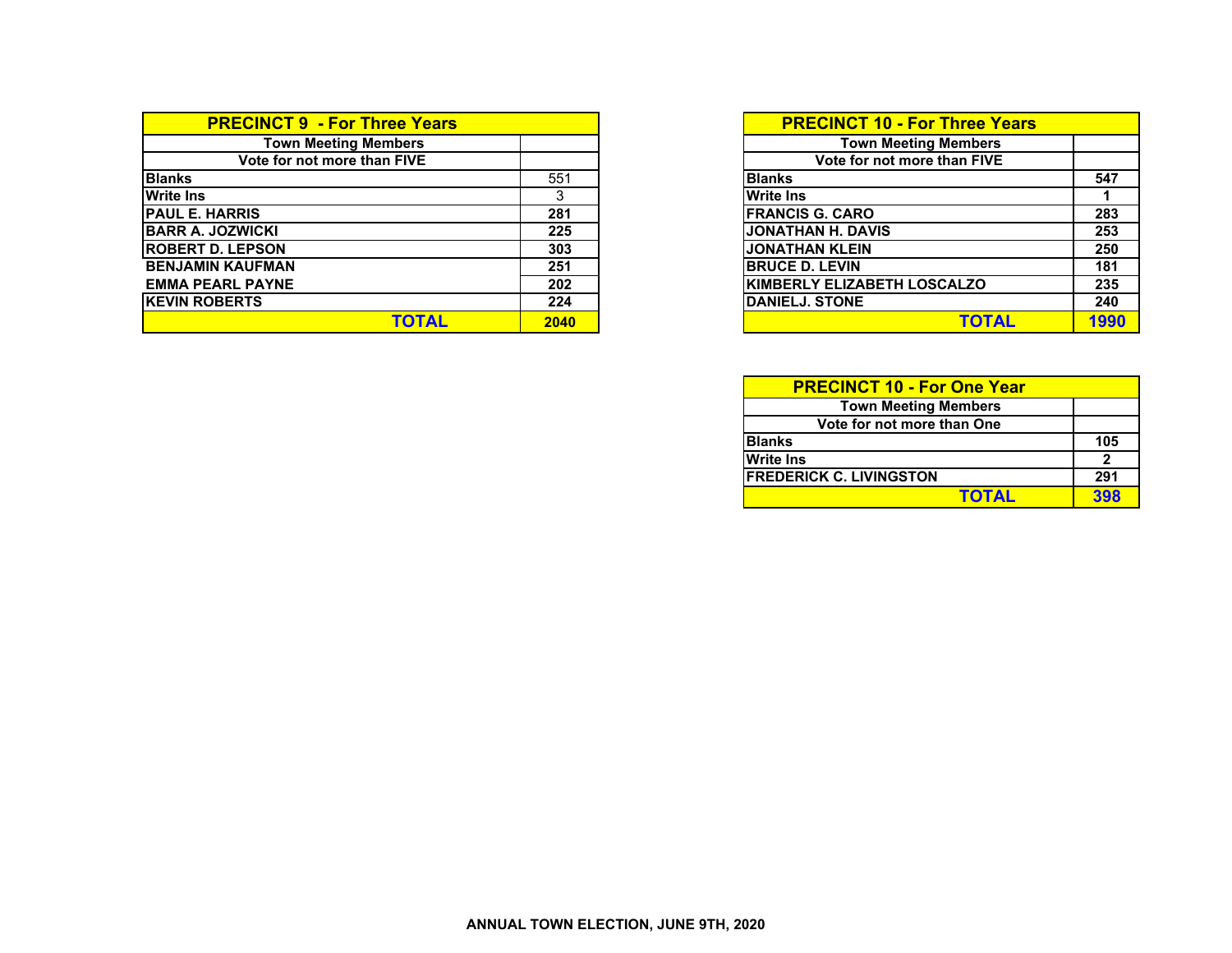| <b>PRECINCT 11 - For Three Years</b> |      | <b>PRECINCT 12 - For Three Years</b> |
|--------------------------------------|------|--------------------------------------|
| <b>Town Meeting Members</b>          |      | <b>Town Meeting Members</b>          |
| Vote for not more than FIVE          |      | Vote for not more than FIVE          |
| <b>Blanks</b>                        | 546  | <b>Blanks</b>                        |
| <b>Write Ins</b>                     | 3    | <b>Write Ins</b>                     |
| <b>BONEY JONES-DASENT</b>            | 267  | <b>STEPHANIE A. BRUCE</b>            |
| <b>DAVID J. LOWE</b>                 | 297  | <b>MICHAEL A. BURSTEIN</b>           |
| <b>REBECCA PLAUNT MAUTNER</b>        | 306  | <b>STEFANIE A. GREENFIELD</b>        |
| A. NICOLE McCLELLAND                 | 253  | <b>CASEY A. HATCHETT</b>             |
| <b>NICHOLAS B. GERTLER</b>           | 89   | <b>JONATHAN A. KARON</b>             |
| <b>MARYELLEN MORAN</b>               | 135  | <b>TOTAL</b>                         |
| <b>LISA F. SHATZ</b>                 | 304  |                                      |
| TOTAL                                | 2200 |                                      |

| <b>PRECINCT 11 - For One Year</b> |     |
|-----------------------------------|-----|
| <b>Town Meeting Members</b>       |     |
| Vote for not more than Two        |     |
| <b>Blanks</b>                     | 194 |
| <b>Write Ins</b>                  | 6   |
| <b>DAVID BRUCE KREWINGHAUS</b>    | 218 |
| <b>NANCY YA TSUNG</b>             | 190 |
| <b>ANNE L. WEAVER</b>             | 272 |
| <b>TOTAL</b>                      | 880 |

| <b>PRECINCT 11 - For Three Years</b> |     | <b>PRECINCT 12 - For Three Years</b> |      |
|--------------------------------------|-----|--------------------------------------|------|
| <b>Town Meeting Members</b>          |     | <b>Town Meeting Members</b>          |      |
| Vote for not more than FIVE          |     | Vote for not more than FIVE          |      |
| <b>Blanks</b>                        | 546 | <b>Blanks</b>                        |      |
| <b>Write Ins</b>                     | 3   | <b>Write Ins</b>                     |      |
| <b>BONEY JONES-DASENT</b>            | 267 | <b>STEPHANIE A. BRUCE</b>            |      |
| <b>DAVID J. LOWE</b>                 | 297 | <b>MICHAEL A. BURSTEIN</b>           |      |
| <b>REBECCA PLAUNT MAUTNER</b>        | 306 | <b>STEFANIE A. GREENFIELD</b>        |      |
| <b>A. NICOLE McCLELLAND</b>          | 253 | <b>CASEY A. HATCHETT</b>             |      |
| <b>NICHOLAS B. GERTLER</b>           | 89  | <b>JONATHAN A. KARON</b>             |      |
| <b>MARYELLEN MORAN</b>               | 135 | TOTAL                                | 2720 |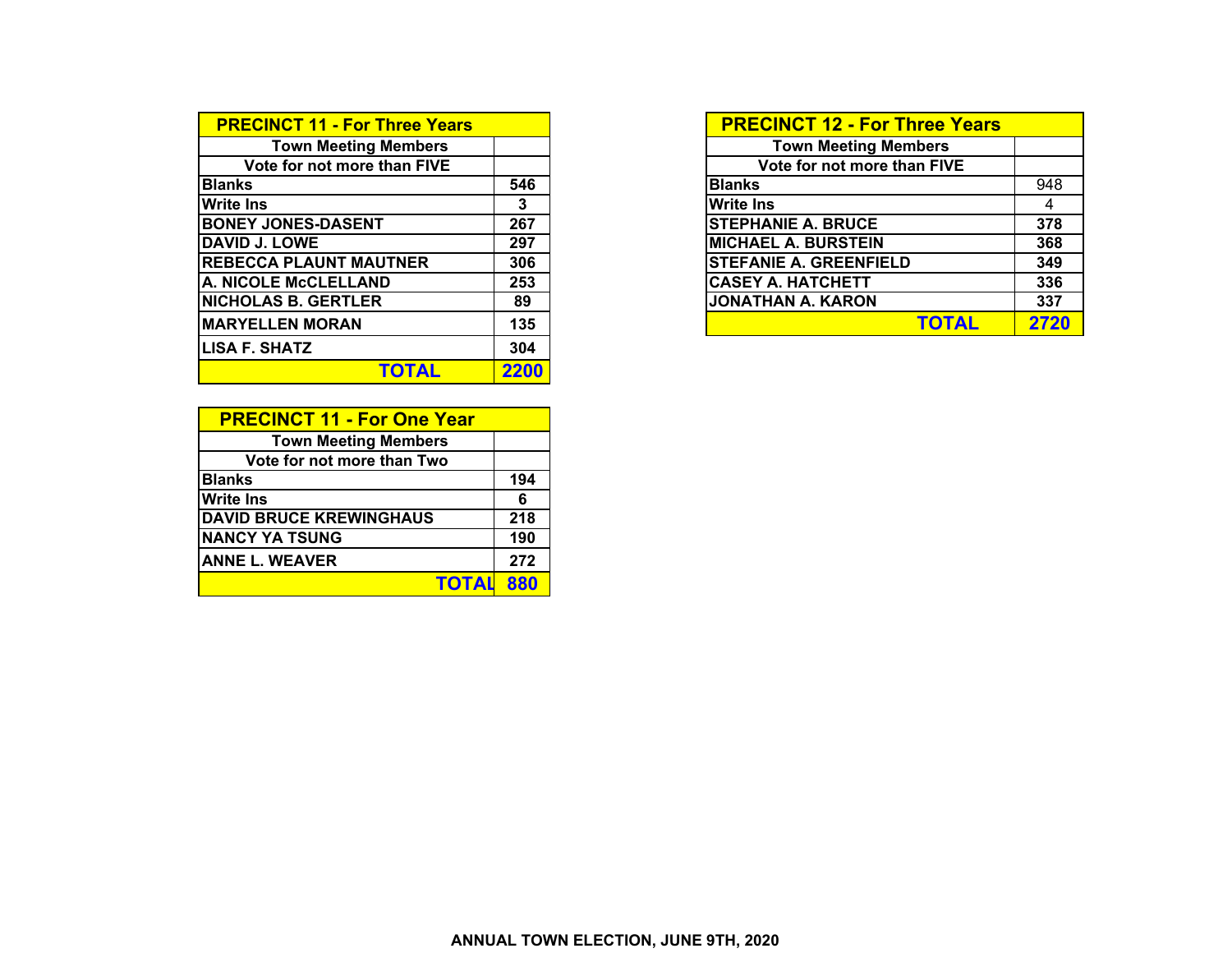| <b>PRECINCT 13 - For Three Years</b> |      | <b>PRECINCT 14 - For Three Years</b> |
|--------------------------------------|------|--------------------------------------|
| <b>Town Meeting Members</b>          |      | <b>Town Meeting Members</b>          |
| Vote for not more than FIVE          |      | Vote for not more than FIVE          |
| <b>Blanks</b>                        | 872  | 749<br><b>Blanks</b>                 |
| <b>Write Ins</b>                     |      | <b>Write Ins</b><br>$\mathbf{3}$     |
| <b>MIRIAM T. ASCHKENASY</b>          | 280  | <b>PAULA K. FRIEDMAN</b><br>279      |
| JOHN WELLFORD FREEMAN                | 238  | <b>IFRED LEVITAN</b><br>201          |
| <b>WERNER LOHE</b>                   | 287  | <b>ROGER R. LIPSON</b><br>280        |
| <b>BARBARA M. SENECAL</b>            | 260  | <b>SHARON R. SCHOFFMANN</b><br>257   |
| <b>GIL HOY</b>                       | 283  | <b>ISAAC SILBERBERG</b><br>190       |
| <b>HENRY T. WINKELMAN</b>            | 199  | <b>ARTHUR I. SEGEL</b><br>323        |
| <b>TOTAL</b>                         | 2420 | 223<br><b>ISAMI ZELKHA</b>           |

| <b>PRECINCT 13 - For Two Years</b> |     |                                    |  |
|------------------------------------|-----|------------------------------------|--|
| <b>Town Meeting Members</b>        |     |                                    |  |
| Vote for not more than ONE         |     | <b>PRECINCT 14 - For Two Years</b> |  |
| <b>Blanks</b>                      | 120 | <b>Town Meeting Members</b>        |  |
| <b>Write Ins</b>                   |     | Vote for not more than ONE         |  |
| <b>IRICHARD DICK BENKA</b>         | 362 | <b>Blanks</b>                      |  |
| TATAI                              | 484 | <b>Write Ins</b>                   |  |

| ears <sup></sup> |      | <b>PRECINCT 14 - For Three Years</b> |      |
|------------------|------|--------------------------------------|------|
|                  |      | <b>Town Meeting Members</b>          |      |
|                  |      | Vote for not more than FIVE          |      |
|                  | 872  | <b>Blanks</b>                        | 749  |
|                  |      | <b>Write Ins</b>                     | 3    |
|                  | 280  | <b>PAULA K. FRIEDMAN</b>             | 279  |
|                  | 238  | <b>FRED LEVITAN</b>                  | 201  |
|                  | 287  | <b>ROGER R. LIPSON</b>               | 280  |
|                  | 260  | <b>SHARON R. SCHOFFMANN</b>          | 257  |
|                  | 283  | <b>ISAAC SILBERBERG</b>              | 190  |
|                  | 199  | <b>ARTHUR I. SEGEL</b>               | 323  |
|                  | 2420 | <b>SAMI ZELKHA</b>                   | 223  |
|                  |      | <b>TOTAL</b>                         | 2505 |

| E |     |                              | <b>PRECINCT 14 - For Two Years</b> |  |  |
|---|-----|------------------------------|------------------------------------|--|--|
|   | 120 | <b>Town Meeting Members</b>  |                                    |  |  |
|   |     | Vote for not more than ONE   |                                    |  |  |
|   | 362 | <b>Blanks</b>                | 198                                |  |  |
|   | 484 | <b>Write Ins</b>             |                                    |  |  |
|   |     | <b>CARLOS MATEO RIDRUEJO</b> | 301                                |  |  |
|   |     | ΤΟΤΑΙ                        | 501                                |  |  |